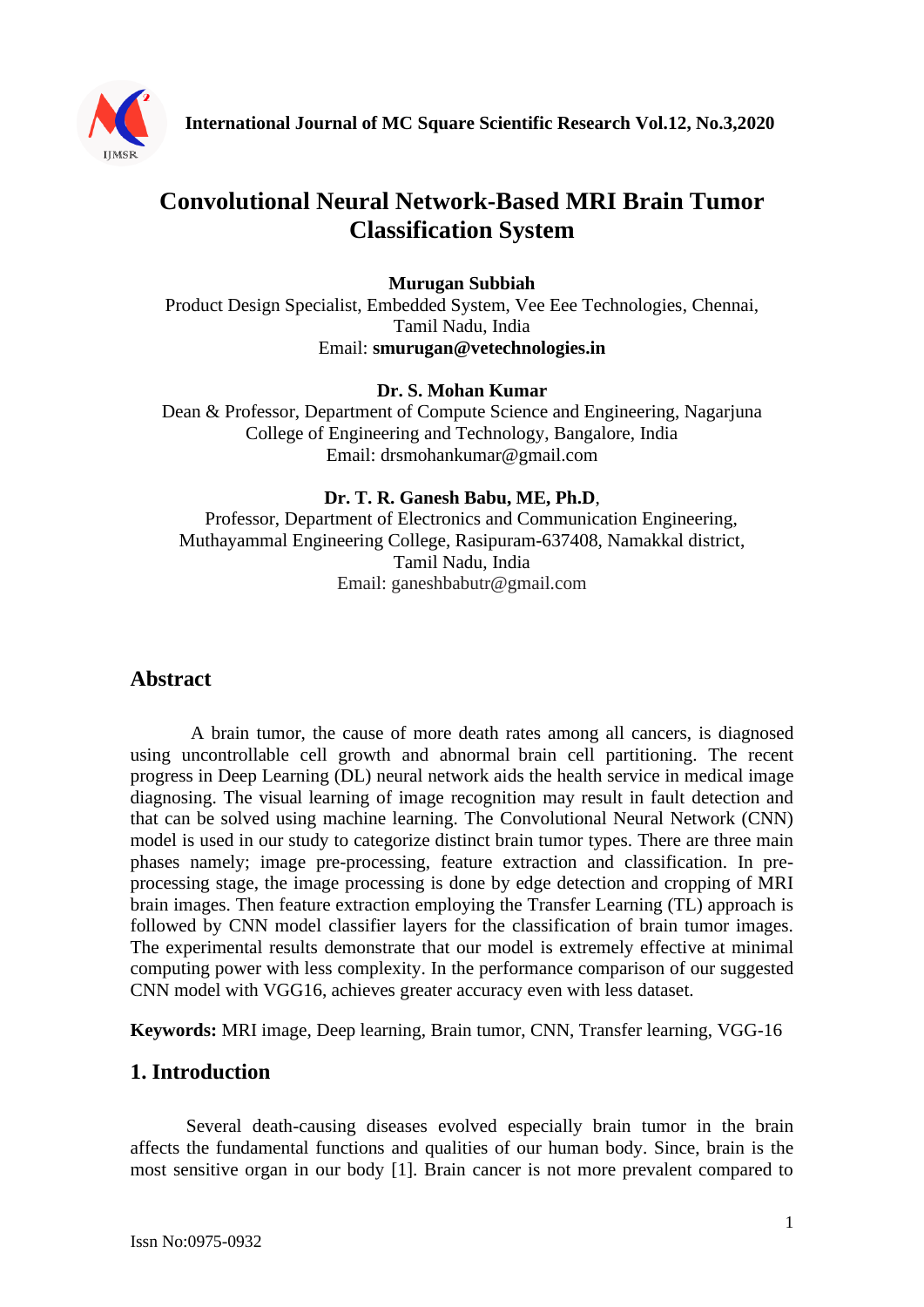

other malignancies such as breast cancer or lung cancer. Tissue anomaly occurs inside the brain or the central spinal cord, that interrupts the correct operation of the brain. A tumor of the brain gets tagged and progressively develops. These tumours do not spread and usually remain in one area of the brain, whereas malignant brain tumours include cancer cells, swiftly develop and expand into other areas of the brain and spine. A tumor that is cancerous and dangerous to life [\[2\]](#page-8-0). The brain tumor is diagnosed using several techniques such as CT scan, EEG, but Magnetic Resource Image (MRI) is the most effective and widely used method. MRI uses powerful and effective internal images of the organs in the body [3]. MRI provides more detailed information on the internal organs and is more effective than CT or EEG scanning.

Significant advancements in medical research results in DL a medical image processing technique to diagnose the brain disease early. It was challenging and timeconsuming prior to then. So, in order to overcome such restrictions, computer-assisted technology is developed in the medical field. In order to provide, efficient and reliable methods to detect the life-threatening diseases such as cancer, the top cause of death for patients worldwide a CNN model is proposed in our work. This presents a DL method for classifying brain cancers employing data augmentation technique and optimizer using the brain MRI images.

# **2. Related Works**

AI and DL are primarily used in image processing techniques to segment, identify, and classify MRI Images and are also used to classify and detect brain tumors. Some of the international journals we reviewed on the detection and classification of brain tumors using DL are [\[4\]](#page-8-1) proposed a method for classifying brain tumors where the tumor is initially segmented from an MRI image and segmented portion is then extracted through a pre-trained CNN using stochastic gradient descent. Classification of multigrade tumors is suggested by applying the data augmentation technique [\[5\]](#page-8-2) to MRI images and then tuning it using multinomial logistic regression. K-nearest Neighbor (KNN) algorithm is presented in [\[6\]](#page-8-3). This approach achieved utilizes the multinomial logistic regression and KNN with an AUC curve.

A framework for classifying brain MRI images into healthy and unhealthy is presented in [7], a grading system for categorizing unhealthy brain images into low and high grades by modifying the Alex-Net CNN model. Meningioma, Pituitary, and Glioma are the three types of brain tumours that the pre-trained NN model is used to categorize [8]. This image processing approach combined with a trained CNN model assists in detecting different types of brain tumours with great accuracy and precision [9]. The Naive Bayes (NB) and KNN [10] were used in a radiomic machine learning technique to predict tumor grades and nodal status from CT images of primary tumor lesions. A highly precise TL approach [11] is used in a pre-trained CNN model. The brain tumor categorization into the pituitary, glioma and meningioma is supported by three distinct pre-trained CNN models (VGG16, Alex Net, and GoogleNet).

During this TL technique VGG16 gains the maximum precision by modifying the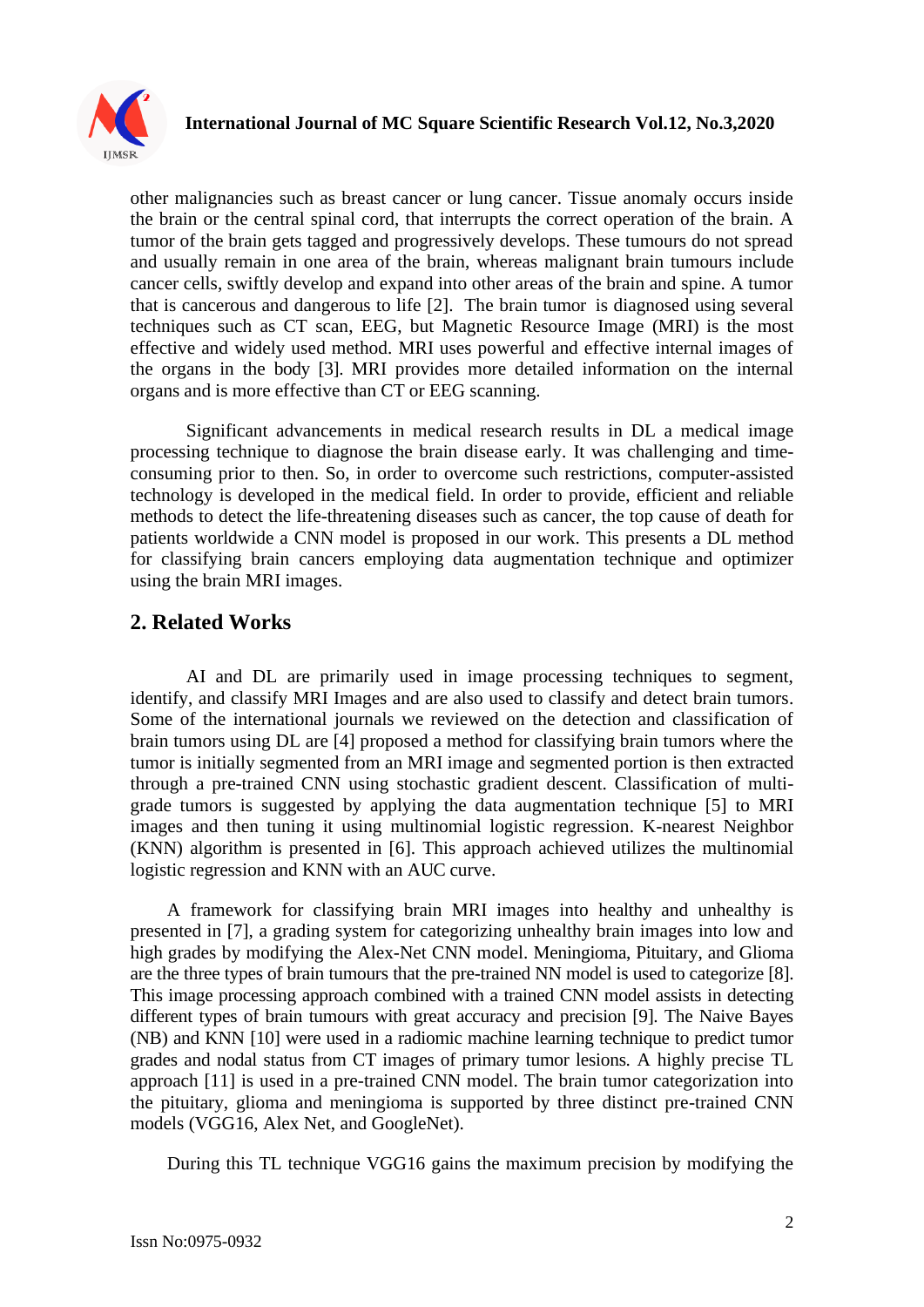

pre-trained CNN model by eliminating its final five levels and adding eight new layers [12]. One of the most significant impediments to DL adoption in medical healthcare is the lack of labeled data. The accuracy rate of DL applications in other domains has been demonstrated that the greater the data, the better [13]. In the cited research, distinct pretrained CNN Models utilizing the TL method are utilized to classify brain cancers, and data segmentation and data augmentation are done using DL. The TL method's classification efficiency is the subject of the majority of the literature.

The TL-based VGG-16 pre-trained CNN models are commonly utilized in the literature. Furthermore, in order to train smoothly, TL requires a lot of processing power from specialized processors, which takes a long time. The image input size in TL is fixed, thus we must adapt our images to fit the input size of the pre-trained model. So we used a limited collection of brain MRI images in our experiment. We applied the data augmentation technique along with the image processing technique on those MRI images. We then trained a CNN model from scratch on that augmented preprocessed image data to determine whether the MRI image contains a tumor or not. And at last, we compared the diagnostic performance and computational consumption of our model with the VGG-16 model.

# **3. Proposed Methods**

Image Processing and Data Augmentation techniques are applied in this paper with less number of samples dataset of the brain MRI images [\[14\]](#page-9-0). Then through the simple eight convolutional layers network model with the pre-trained VGG-16 model database utilize the TL approach. The dataset includes 155 images of cancer and 98 of benign non-cancerous tumors. We split this collection contains 155 cancer pictures and 98 non-cancerous benign tumors. Our dataset is divided into three independent training, validation and test parts. The training data is used for model learning and sample data are used to analyze the model and adjust the models. Test data are for our model's final evaluation. The strategy we suggest consists of different stages. Figure 1 provides an overview of the suggested technique.

# **3.1 Image Processing**

First, we cropped the dark edges from the images and took only the brain portion from MRI images using the Open source Computer Vision (CV) Canny Edge Detection [\[15\]](#page-9-1) technique. Canny Edge Detection is a multi-phase algorithm used to identify the edges of an object in an image. In Figure 2, the edges of the Real MRI brain have shown using the canny edge detection technique, and then only the brain part of the image has been cropped.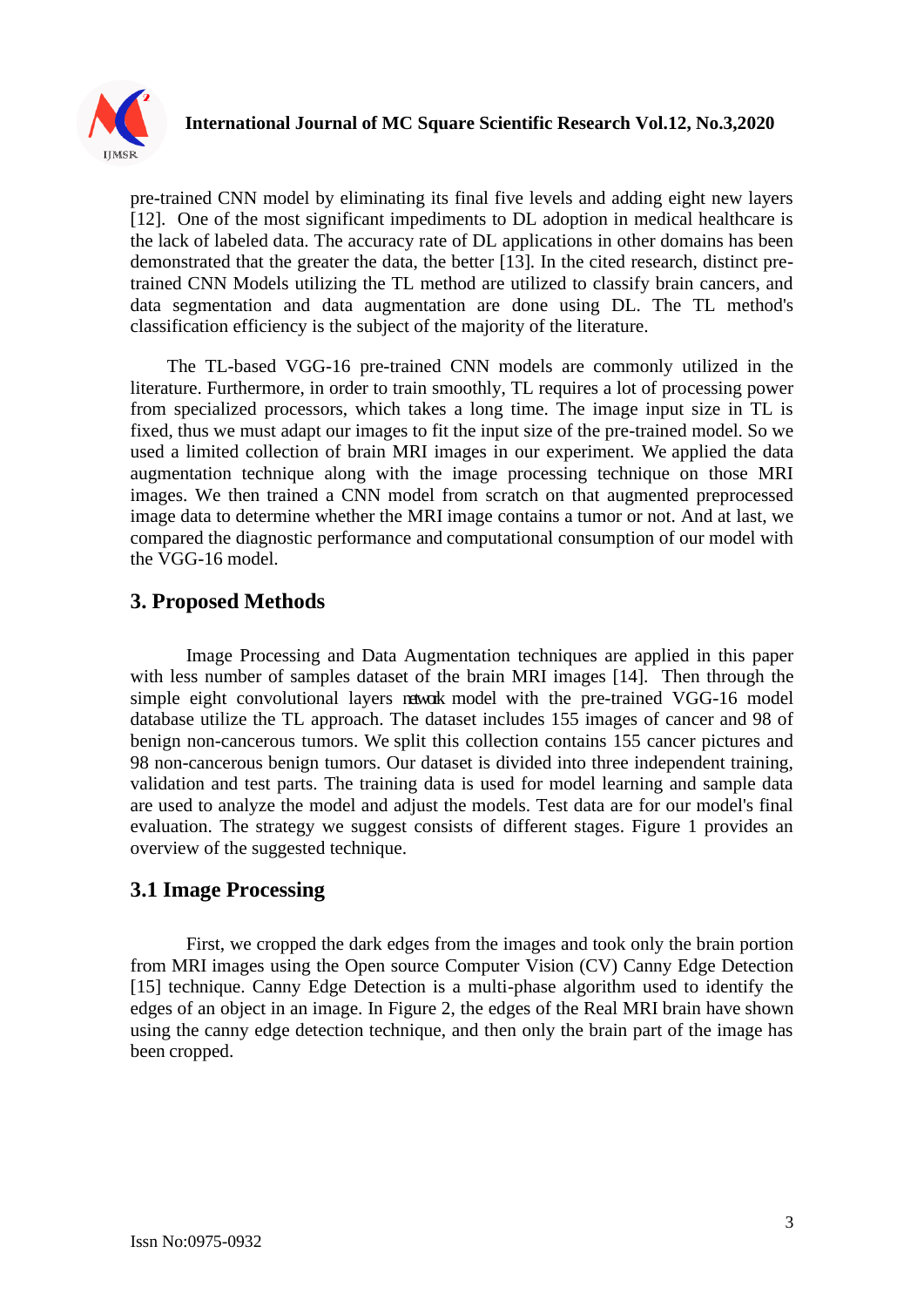

# **3.2 Data Augmentation**

Data Augmentation is a strategy for artificially increasing the quantity and complexity of existing data. The over fitting problem is solved by using the data augmentation approach [\[16\]](#page-9-2). We know that training a deep neural network needs a large amount of data to fine-tune the parameters. But our dataset is very small, so we applied the technique of data augmentation on our training dataset by adding modifications to our images by making minor changes, such as flipping, rotation, and brightness. It will increase our training data size, and our model will consider each of these small changes as a distinct image, and it will enable our model to learn better and perform well on unseen data. Figure 3 displays the numerous augmented images from a single image.

# **3.3 CNN Model**



#### **Figure. 1Overview of the proposed methodology**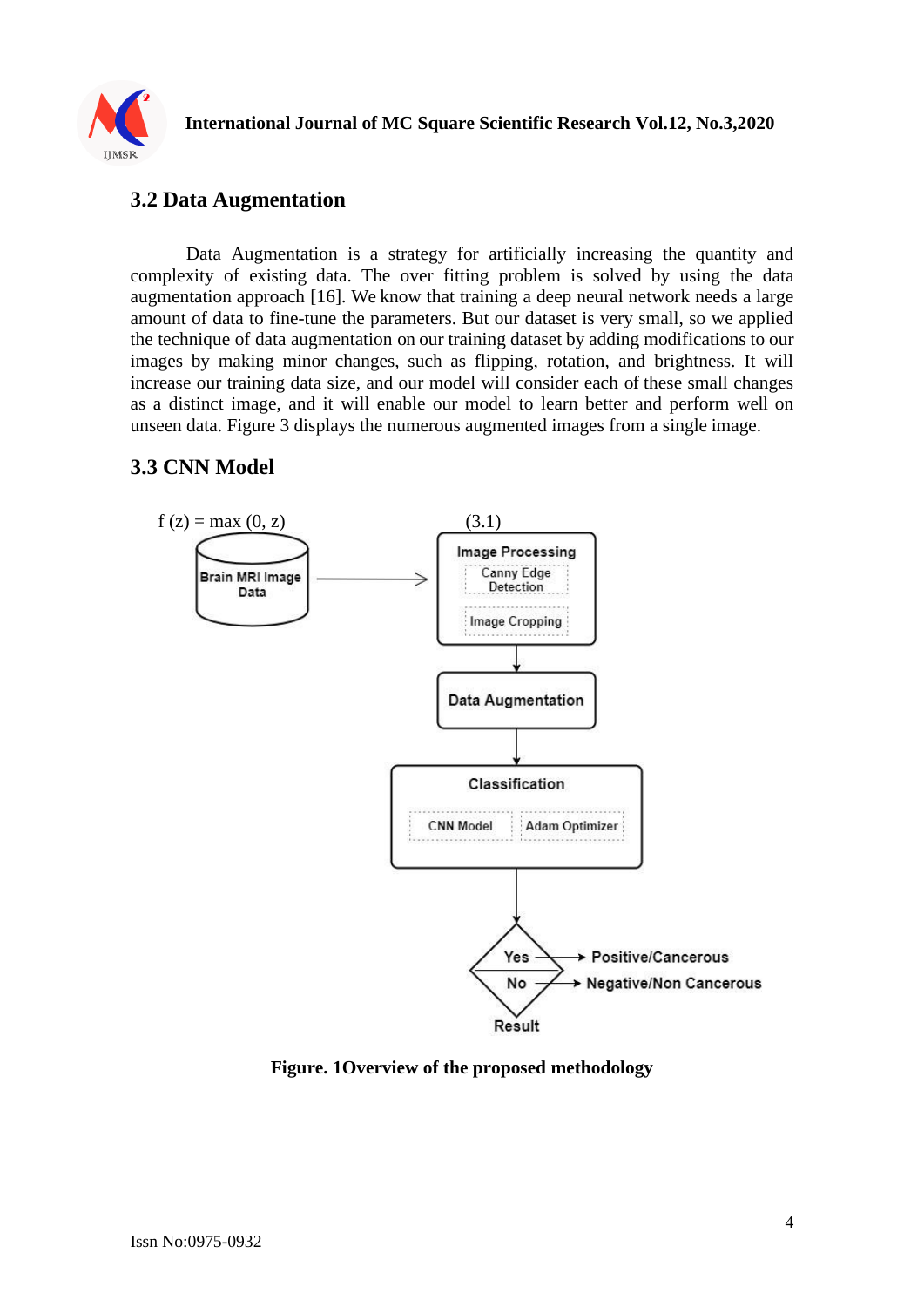

#### **International Journal of MC Square Scientific Research Vol.12, No.3,2020**

Our study proposed a simple CNN model; we extracted the augmented MRI image data of 224x224 input size having RGB Color channels with a batch size of 32 through our CNN model. Initially, we added a single 16 filters convolutional layer having a filter size of 3. The reason for placing a small number of filters as 16 is to detect edges, corners, and lines. And then, a max-pooling layer with a 2x2 filter was added to it to get the max summary of that image, then we increased the number of convolutional layers and the number of filters to 32, 64, and 128, having the same filter size of 3x3. This combines these small patterns as the number of filters increases and finds bigger patterns like a circle, a square, etc. And we applied max-pooling layers on top of those convolutional layers to get the most of it. Finally, we applied a fully connected dense layer of 256 neurons along with the Soft-max output layer that calculates the probability score for each class and classifies the final decision labels



**Figure. 2Identifies corners utilizing the detection of the canny edge of brain**

**Augmented MRI Images** 



**Figure. 3Data augmentation applied**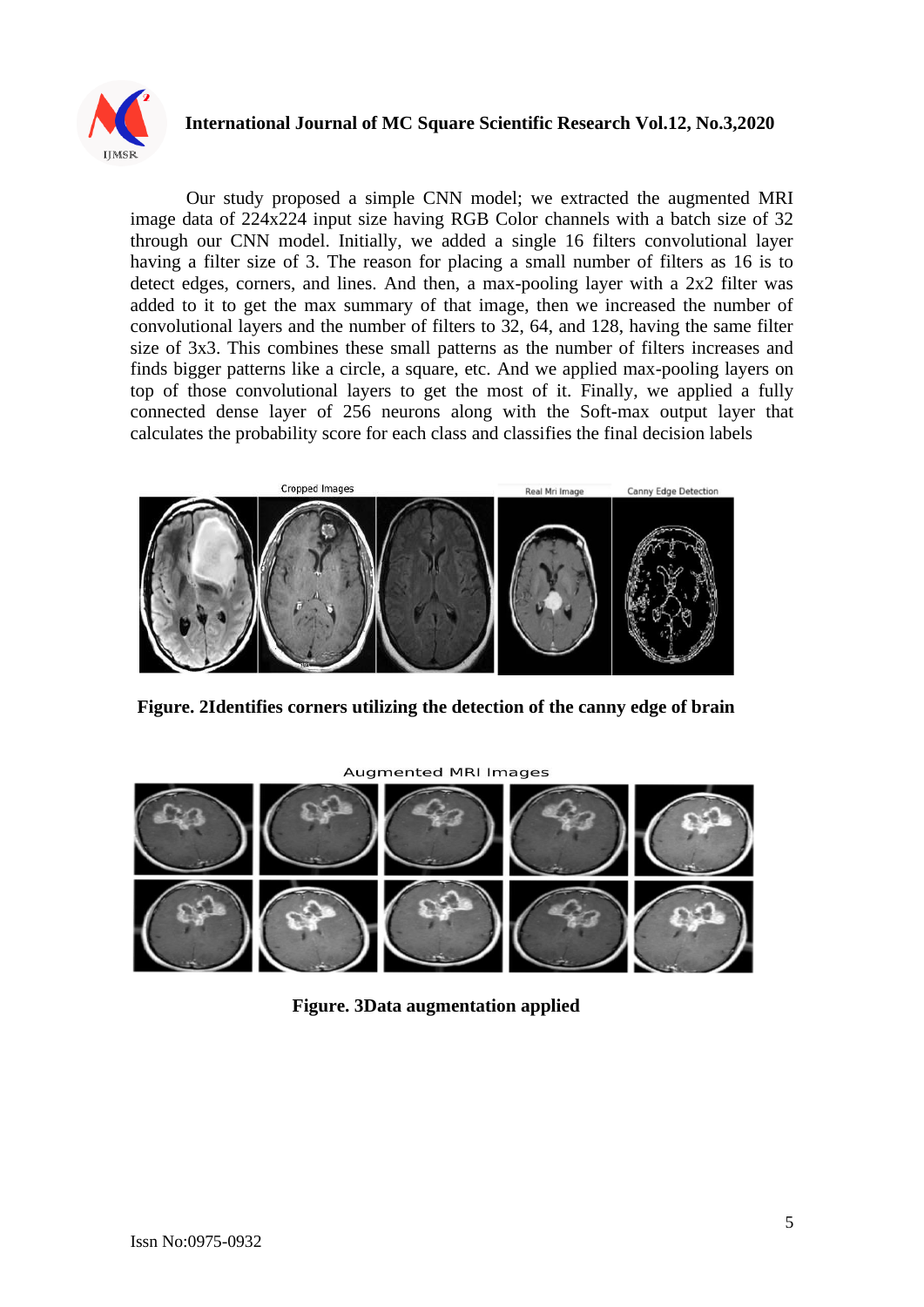



**Figure. 4Proposed CNN model architecture using TL**

# **3.4 Transfer Learning**

Figure 4 shows at DL, we occasionally apply a transfer learning strategy to the picture classification issue instead of creating a new CNN model.

# *3.4.1 VGG-16*

To prevent over-fitting of sample data set our experiment employed a pre-trained VGG-16 model, which is precisely calibrated with the freezing of certain layers. VGG-16 is the CNN model with sixteen layers as shown in Figure 5 forming the network is 224x224x3. Sixteen convolutional layers are included with a fixed 3x3 filter size with five Max pooling layers. VGG-16 model is a large network with many convolutional layers built with deep neural networks that also extract the hidden layer features. In Figure 5, the VGG-16 network architecture is shown.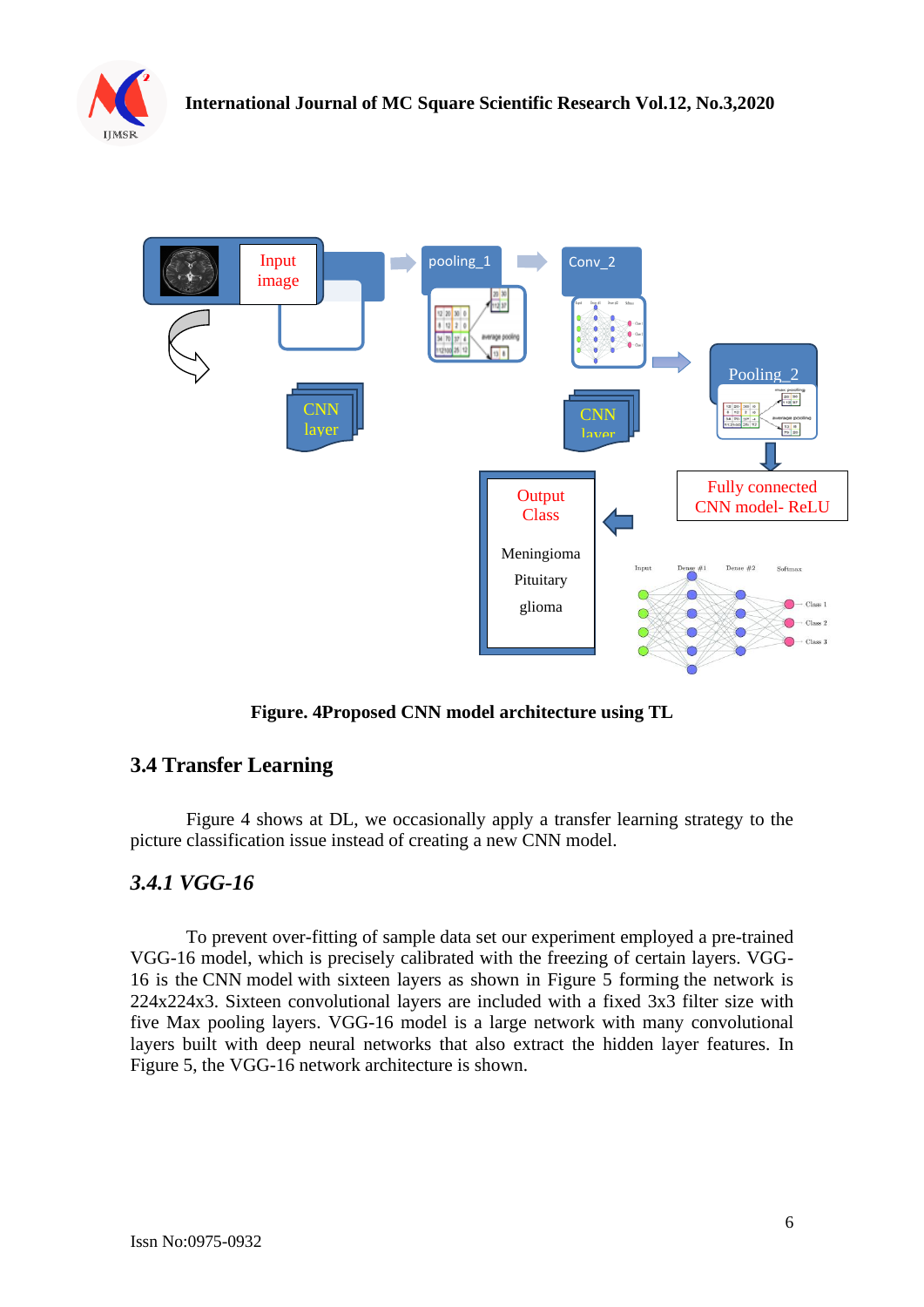



**Figure. 5VGG-16 network architecture**

#### **4. Results and outcomes Discussed**

The brain-tumor experiment MRI Popularly accessible files contain 253 actual brain imaging data from real-world patients generated by radiologists. We divide our data into training, testing and validation. There are 185 training pictures, 48 validation pictures and 20 test samples to assess our model correctness. First, data augmentation is done to enhance our dataset by doing minor MRI images and extracting these augmented images from our proposed CNN model. We trained the models for 15 epochs with a batch size of 32. Our proposed CNN model showed 96% accuracy on our training data and 89% accuracy on our Validation dataset. While using the TL approach, we trained pre-trained VGG- 16 CNN models on the same dataset to compare the accuracy of our CNN model. VGG-16 showed 90% on training data, and 87% accuracy on validation data is depicted from Figure 6.

Our model is assessed on inconspicuous testing information as shown in Table 1.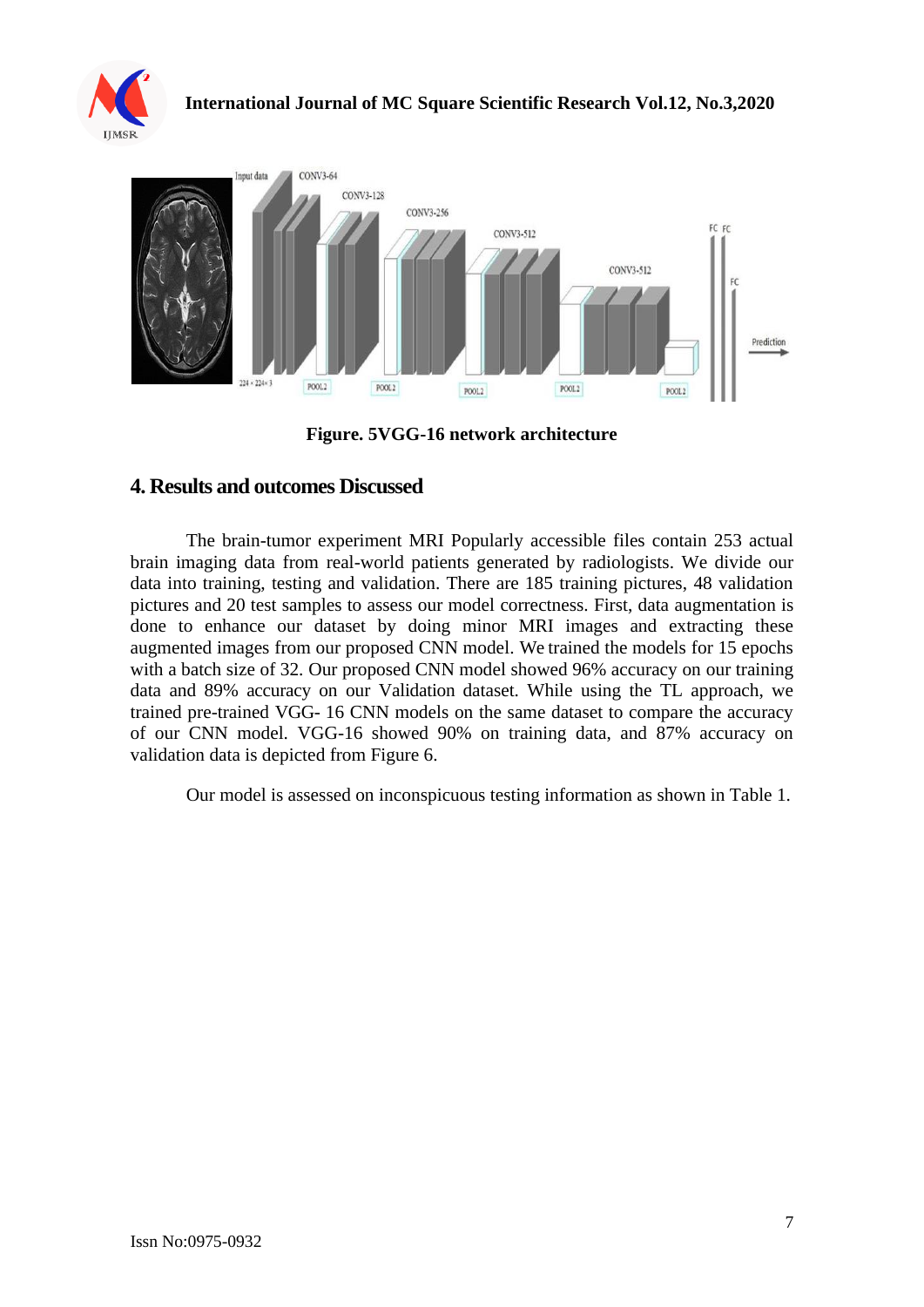



**Figure. 6Proposed CNN and VGG-16 model accuracy graph**

| $\mathbf M$  | $\mathbf T$    | $\mathbf T$    | $\mathbf F$      | $\mathbf F$      | $\mathbf A$    |
|--------------|----------------|----------------|------------------|------------------|----------------|
| $\mathbf 0$  | $\mathbf r$    | $\mathbf r$    | $\bf{a}$         | a                | $\mathbf c$    |
| $\mathbf d$  | $\mathbf u$    | $\mathbf u$    | l                | l                | $\mathbf c$    |
| e            | $\mathbf{e}$   | $\mathbf{e}$   | ${\bf S}$        | ${\bf S}$        | u              |
| 1            |                |                | $\mathbf e$      | $\mathbf e$      | $\mathbf r$    |
|              | $\mathbf P$    | $\mathbf N$    |                  |                  | $\mathbf a$    |
|              | $\bf{0}$       | $\mathbf{e}$   | $\mathbf P$      | ${\bf N}$        | $\mathbf c$    |
|              | ${\bf s}$      | $\mathbf{g}$   | $\mathbf 0$      | $\mathbf e$      | $\mathbf y$    |
|              | ı              | $\mathbf{a}$   | s                | g                |                |
|              |                | t              | 1                | a                |                |
|              | i              | i              | t                | t                |                |
|              | $\mathbf{v}$   | $\mathbf{v}$   | ı.               | ı.               |                |
|              | $\mathbf e$    | $\mathbf{e}$   | $\mathbf{v}$     | $\mathbf{v}$     |                |
|              |                |                | $\mathbf e$      | $\mathbf e$      |                |
| $\mathbf P$  | $\mathbf{1}$   | $\mathbf{1}$   | $\boldsymbol{0}$ | $\boldsymbol{0}$ | $\mathbf{1}$   |
| $\mathbf r$  | $\overline{4}$ | $\overline{4}$ |                  |                  |                |
| $\mathbf 0$  |                |                |                  |                  | $\overline{0}$ |
| $\mathbf{p}$ |                |                |                  |                  |                |
| $\mathbf 0$  |                |                |                  |                  |                |
| ${\bf S}$    |                |                |                  |                  |                |
| $\mathbf e$  |                |                |                  |                  |                |
| $\mathbf d$  |                |                |                  |                  |                |
|              |                |                |                  |                  |                |
| $\mathbf C$  |                |                |                  |                  |                |

**Table. 1Classification of Model performance**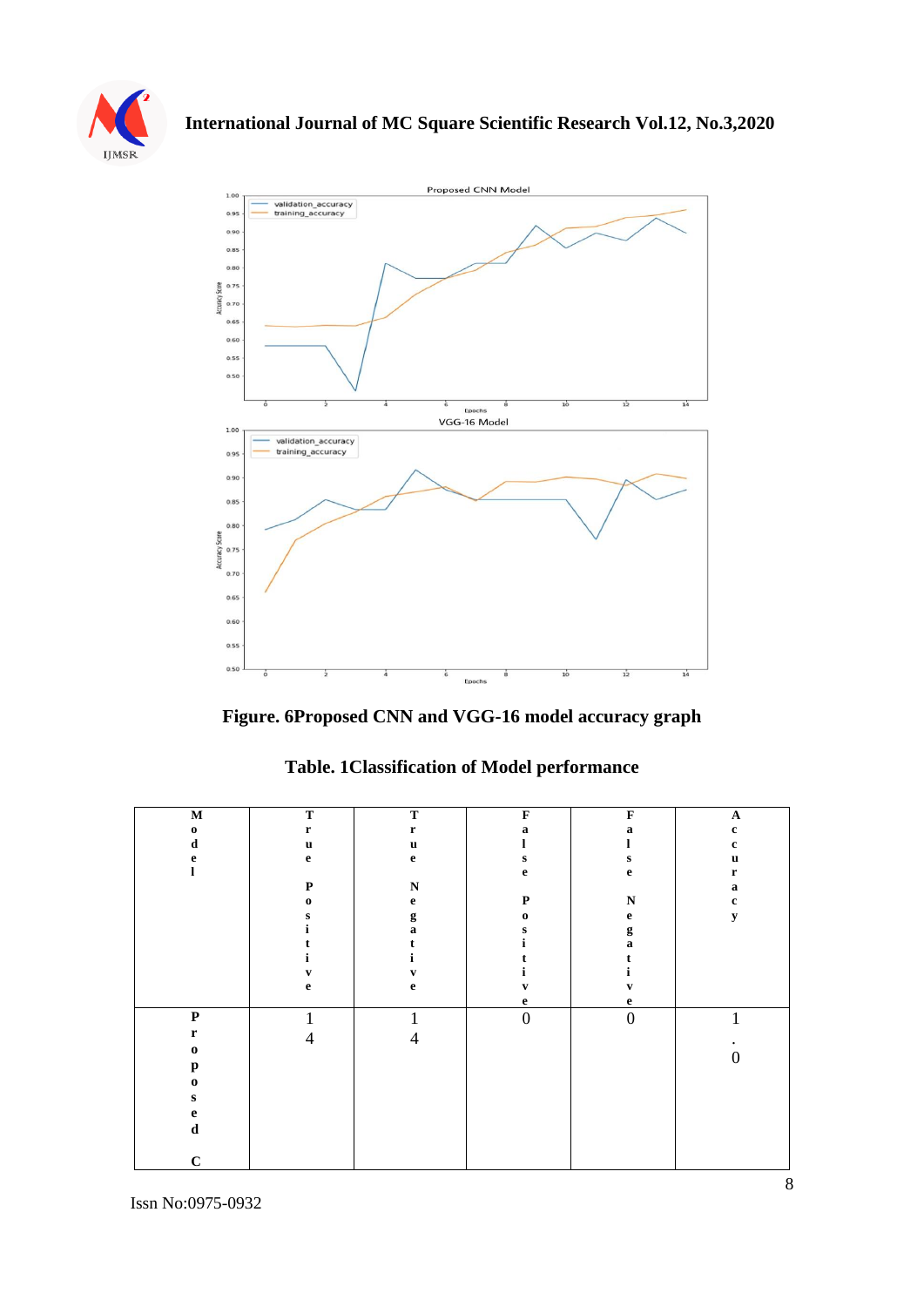![](_page_8_Picture_0.jpeg)

The accuracy is calculated for proposed CNN and VGG-16 pre-trained models. Accuracy is the measurement of classifications.

*Accuracy* = *True Negative* (*TN*)+ *True Positive* (*TP*) /(*Total No o f Samples*)(4.1)

#### **5. Conclusions**

This study describes the deep learning network model's transfer technique for classifying brain cancer types. Initially , we crop the scanned sample images and utilize the obtained MRI brain image edge detection approach to locate the ROI. Then, to get extra datasets for our training database model, we employ the data augmentation approach to enhance the amount of samples. Second, we developed a lightweight CNN network to give an efficient VGG-16 approach for the brain tumor classification system. Large datasets are required to train the neural networks for sophisticated and accurate results, however our results suggest that even with a limited dataset, more accuracy can be achieved. The methodology we are proposing plays an essential role in identifying brain cancers and in classifying brain tumor kinds including glioma, meningioma and hypophysical pituitary tumours using the same TL approach.

# **References**

- 1. NBTS, National Brain Tumor Society: Quick brain tumor facts, 2020. Available from: https://braintumor.org/brain-tumor-information/brain-tumor-facts/.
- 2. Cancer. Net, Brain Tumor: Statistics, 2020. Available from: https:/[/www.cancer.net/cancer-](http://www.cancer.net/cancer-) types/brain-tumor/statistics.
- <span id="page-8-0"></span>3. NHS, National Health Service: Brain Tumors, 2020.Available from: https:/[/www.nhs.uk/conditions/brain-tumours/.](http://www.nhs.uk/conditions/brain-tumours/)
- <span id="page-8-1"></span>4. S. Basheera and M. S. S. Ram, "Classification of brain tumors using deep features extracted using CNN," J. Phys., Vol.**1172**, No.1, p. 012016, (2019).
- <span id="page-8-2"></span>5. M. Sajjad, S. Khan, M. Khan, W. Wu, A. Ullah and S. W. Baik, "Multi-grade brain tumor classification using deep CNN with extensive data augmentation," J. Comput. Sci., Vol.**30**, pp. 174–182, (2019)
- <span id="page-8-3"></span>6. R. Carlo, C. Renato, C. Giuseppe, U. Lorenzo, I. Giovanni and S. Domenico,